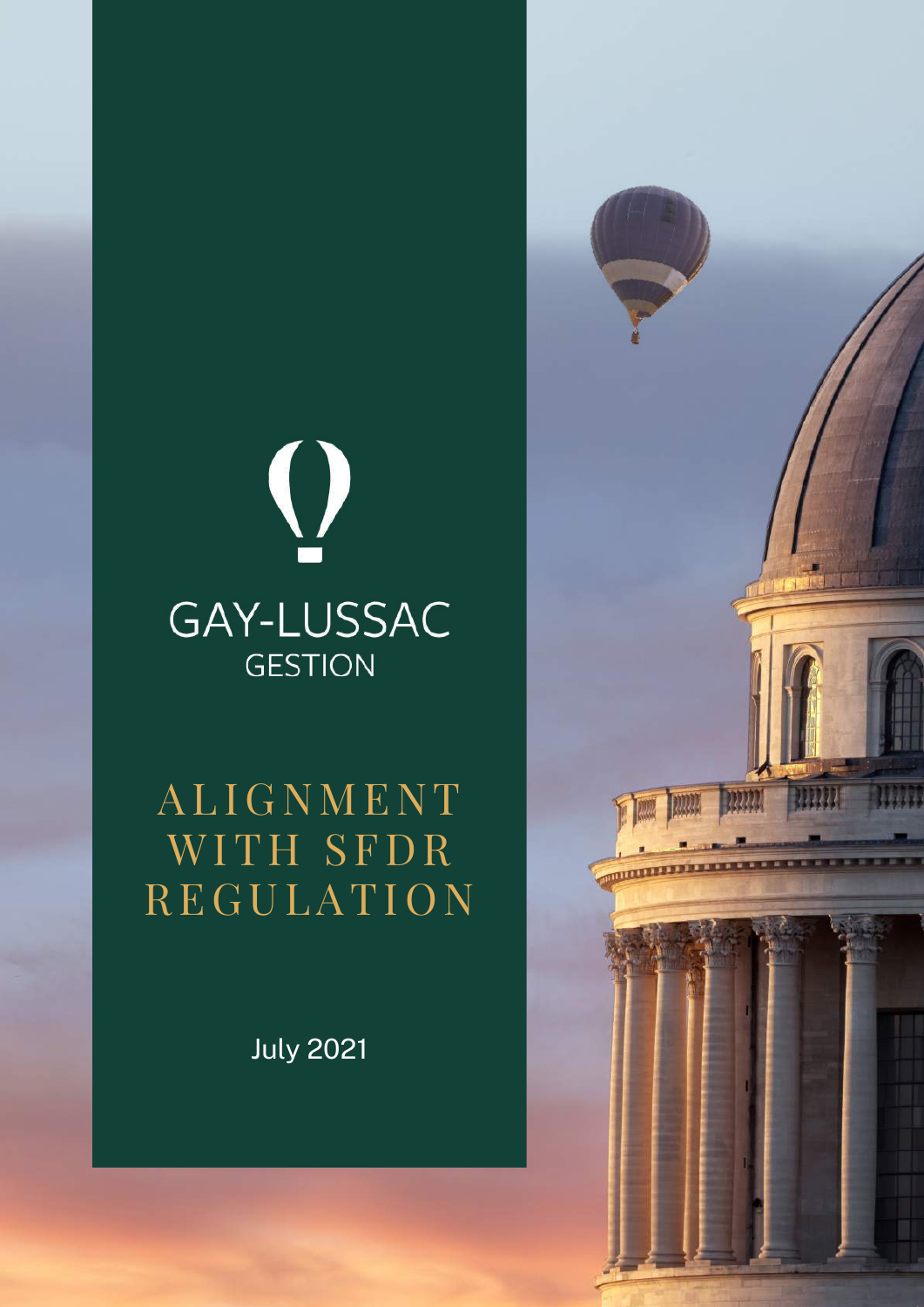Alignment of Gay-Lussac Gestion's UCIs with the SFDR Regulation (EU Regulation 2019/2088 of the European Parliament and of the Council of 27 November 2019 on sustainability reporting in the financial services sector)

The European Sustainable Finance Disclosure Regulation (SFDR) came into force on March 10, 2021. This regulation establishes harmonized rules for financial market players regarding transparency on the integration of sustainability risks (article 6), the consideration of negative sustainability impacts, the promotion of environmental or social characteristics in the investment process (article 8) or the sustainable investment objectives (article 9).

In order to meet these transparency requirements, Gay-Lussac Gestion has updated the pre-contractual documentation of the funds it manages as follows:

**The funds classification in categories that include extra-financial criteria,** reflecting the responsible and committed investor approach of the management company:

| Type of<br><b>UCI</b>        | Article 9                                                 | <b>Article 8</b>                                                                                                                                                                          | Article 6                                                                                                                                                                                       |
|------------------------------|-----------------------------------------------------------|-------------------------------------------------------------------------------------------------------------------------------------------------------------------------------------------|-------------------------------------------------------------------------------------------------------------------------------------------------------------------------------------------------|
|                              | Products that aim<br>towards<br>sustainable<br>investment | Products that promote<br>environmental, governance<br>and/or social attributes                                                                                                            | Transparent products on<br>sustainability risk<br>integration                                                                                                                                   |
| <b>Mutual</b><br>funds       |                                                           | Gay-Lussac Green<br>$\mathbf{Q}$<br>Impact                                                                                                                                                | <b>Gay-Lussac Microcaps</b><br>$ 0\rangle$<br>$\overline{\mathbf{Q}}$<br><b>Gay-Lussac Smallcaps</b><br>$\vert \mathbf{Q} \vert$<br><b>Gay-Lussac Europe Flex</b><br> Q <br>Gay-Lussac Heritage |
| Employee<br>savings<br>funds |                                                           | $\mathbf{Q}$<br>Gay-Lussac<br>Interentreprises, FCPE<br><b>Solidaire</b><br>Gay-Lussac<br>Actions<br>$\ddot{\mathbf{Q}}$<br>Responsabilité<br><b>FCPE</b><br>Sociale,<br><b>Solidaire</b> | $ 0\rangle$<br>Gay-Lussac Sécurité<br> Q <br><b>Gay-Lussac Obligations</b><br>$\vert \mathbf{Q} \vert$<br><b>Gay-Lussac Actions</b><br>$\dot{\mathbf{Q}}$<br><b>Gay-Lussac Fonds</b><br>dédiés  |

**Q** Consideration of sustainability risk (defined as an environmental, social or governance event or condition that, if it occurs, could have a material adverse effect, actual or potential, on the value of the investment) in the management processes.

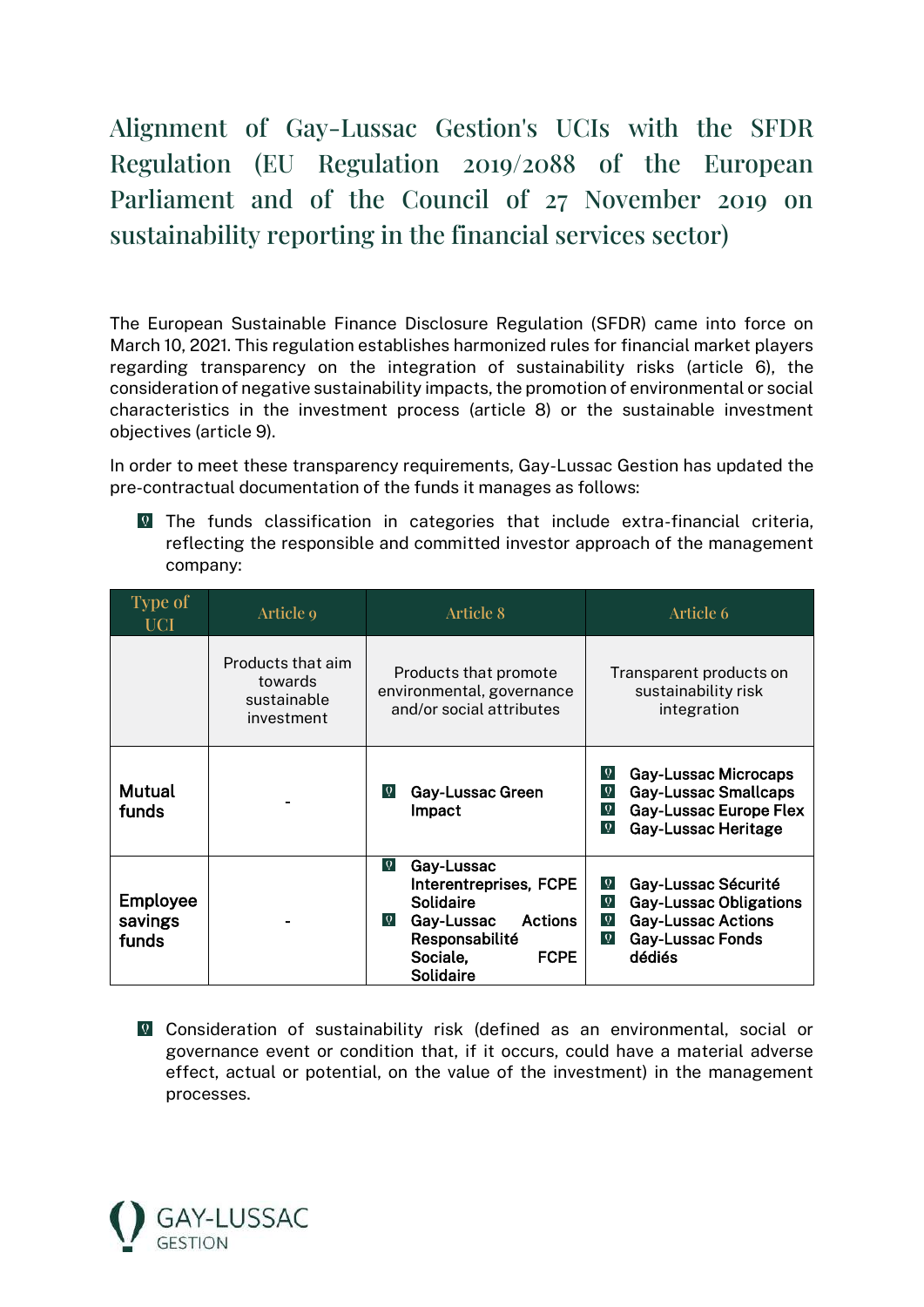These regulatory advances, especially at the European level, promote responsible investment and argue for greater transparency and ESG requirements.

We wish to eventually change the classification of mutual funds\* with respect to SFDR regulations in order to reinforce our SRI commitment and our environmental impact measurement methodology, specifically for Gay-Lussac Green Impact (Art. 9), Gay-Lussac Microcaps (Art. 8) and Gay-Lussac Smallcaps (Art. 8).

| Type of<br>UCI                      | Article 9                                                 | <b>Article 8</b>                                                                                                                                           | Article 6                                                                                                                                                     |
|-------------------------------------|-----------------------------------------------------------|------------------------------------------------------------------------------------------------------------------------------------------------------------|---------------------------------------------------------------------------------------------------------------------------------------------------------------|
|                                     | Products that aim<br>towards<br>sustainable<br>investment | Products that promote<br>environmental, governance<br>and/or social attributes                                                                             | Transparent products on<br>sustainability risk<br>integration                                                                                                 |
| <b>Mutual</b><br>funds              | Gay-Lussac<br><b>Q</b><br><b>Green Impact</b>             | Q <br>Gay-Lussac<br><b>Microcaps</b><br>$\dot{\mathbf{Q}}$<br>Gay-Lussac<br><b>Smallcaps</b>                                                               | Gay-Lussac Europe<br><b>Flex</b><br>$\Omega$<br>Gay-Lussac Heritage                                                                                           |
| <b>Employee</b><br>savings<br>funds |                                                           | Gay-Lussac<br> Q <br>Interentreprises,<br><b>FCPE Solidaire</b><br><b>Gay-Lussac Actions</b><br> Q <br>Responsabilité<br>Sociale, FCPE<br><b>Solidaire</b> | Gay-Lussac Sécurité<br>$ 0\rangle$<br> Q <br>Gay-Lussac<br><b>Obligations</b><br><b>Gay-Lussac Actions</b><br> Q <br> Q <br><b>Gay-Lussac Fonds</b><br>dédiés |

This future classification would be articulated as follows:

\*These are projections of category changes, not effective at the present time.

The Key Investor Information Documents (KIID) and the Prospectuses updated to this regulation are available on the Gay-Lussac Gestion website <https://www.gaylussacgestion.com/>or on request to the Management Company.